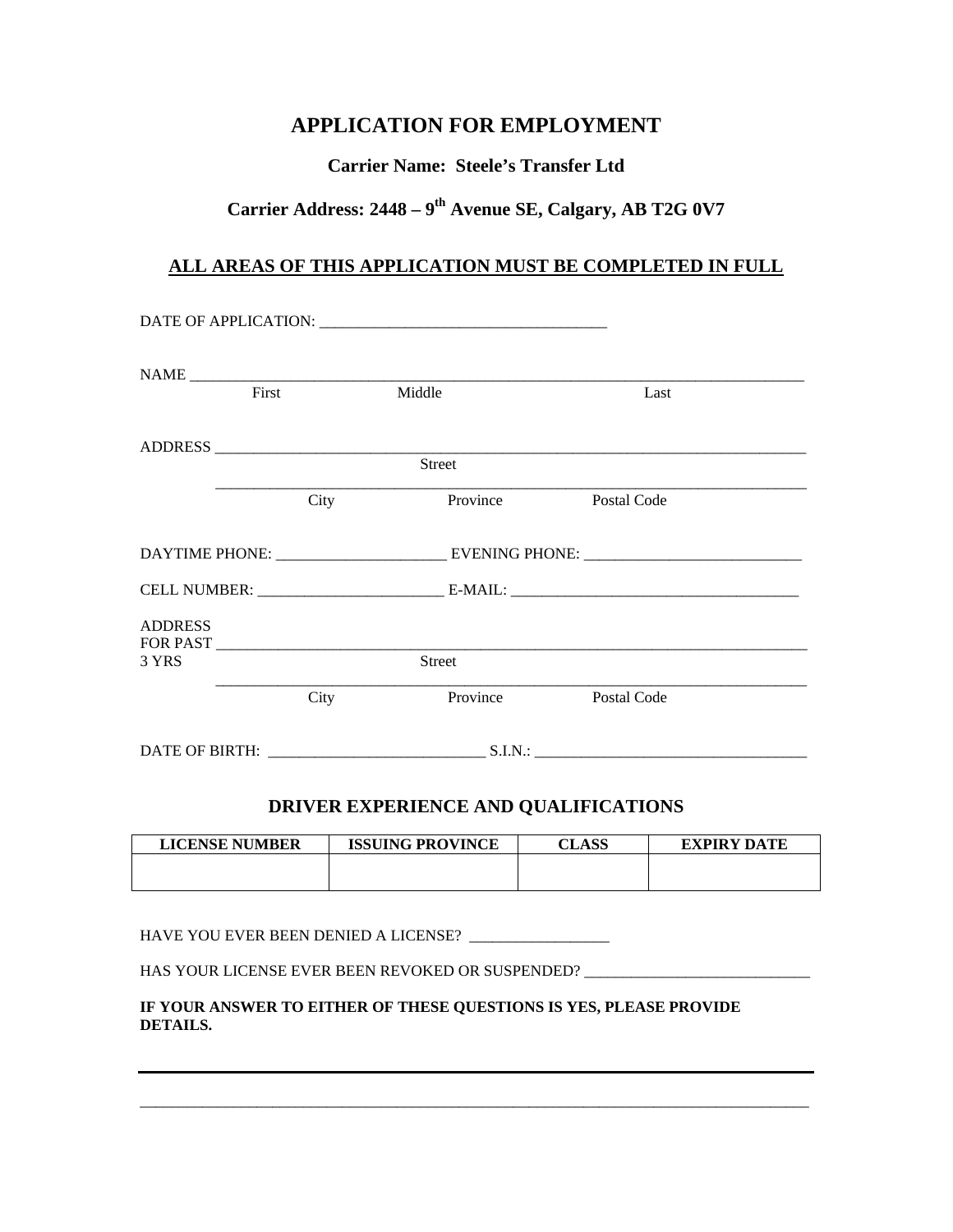#### **MEDICAL HISTORY**

Do you have any physical limitations that would impair your ability to perform the position you have applied for? \_\_\_\_\_\_\_\_\_\_\_\_\_\_\_\_\_\_\_\_\_\_\_\_\_\_\_ If yes, what? \_\_\_\_\_\_\_\_\_\_\_\_\_\_\_\_\_\_\_\_\_\_\_\_\_\_\_\_\_\_\_\_\_\_\_\_\_

#### **DRIVING EXPERIENCE**

| <b>MANDATORY</b>          |                       |                      |                    |                     |
|---------------------------|-----------------------|----------------------|--------------------|---------------------|
| <b>CLASS OF</b>           | TYPE OF EQUIPMENT     | <b>EMPLOYED FROM</b> | <b>EMPLOYED TO</b> | <b>NO. OF MILES</b> |
| <b>EQUIPMENT</b>          | (VAN, TANK, FLAT,LOG) |                      |                    | <b>DRIVEN</b>       |
| STRAIGHT TRUCK            |                       |                      |                    |                     |
|                           |                       |                      |                    |                     |
| <b>TRACTOR &amp; SEMI</b> |                       |                      |                    |                     |
| <b>TRAILER</b>            |                       |                      |                    |                     |
| <b>TRACTOR-TWO</b>        |                       |                      |                    |                     |
| <b>TRAILERS</b>           |                       |                      |                    |                     |
| <b>OTHER</b>              |                       |                      |                    |                     |
|                           |                       |                      |                    |                     |
|                           |                       |                      |                    |                     |

Do you have cross border experience? \_\_\_\_\_\_\_\_\_\_\_\_\_\_\_\_\_\_\_\_\_\_\_\_\_\_\_\_\_How many years? \_\_\_\_\_\_\_\_\_\_\_\_\_\_\_\_\_\_\_\_\_\_\_\_\_\_\_\_

Do you hold any safe driving awards, and from whom?

#### **ACCIDENT RECORD**

#### **MANDATORY - PLEASE PROVIDE INFORMATION FOR THE PREVIOUS 3 YEARS**

| <b>DATE</b> | <b>TYPE OF ACCIDENT</b><br>(head-on, rear-end, etc) | <b>FATALITIES</b> | <b>INJURIES</b> |
|-------------|-----------------------------------------------------|-------------------|-----------------|
|             |                                                     |                   |                 |
|             |                                                     |                   |                 |
|             |                                                     |                   |                 |

#### **VIOLATION RECORD**

#### **MANDATORY - PLEASE PROVIDE INFORMATION FOR THE PREVIOUS 3 YEARS**

| <b>DATE</b> | <b>LOCATION</b> | <b>CHARGE/VIOLATION</b> | <b>PENALTY</b> |
|-------------|-----------------|-------------------------|----------------|
|             |                 |                         |                |
|             |                 |                         |                |
|             |                 |                         |                |
|             |                 |                         |                |
|             |                 |                         |                |
|             |                 |                         |                |
|             |                 |                         |                |
|             |                 |                         |                |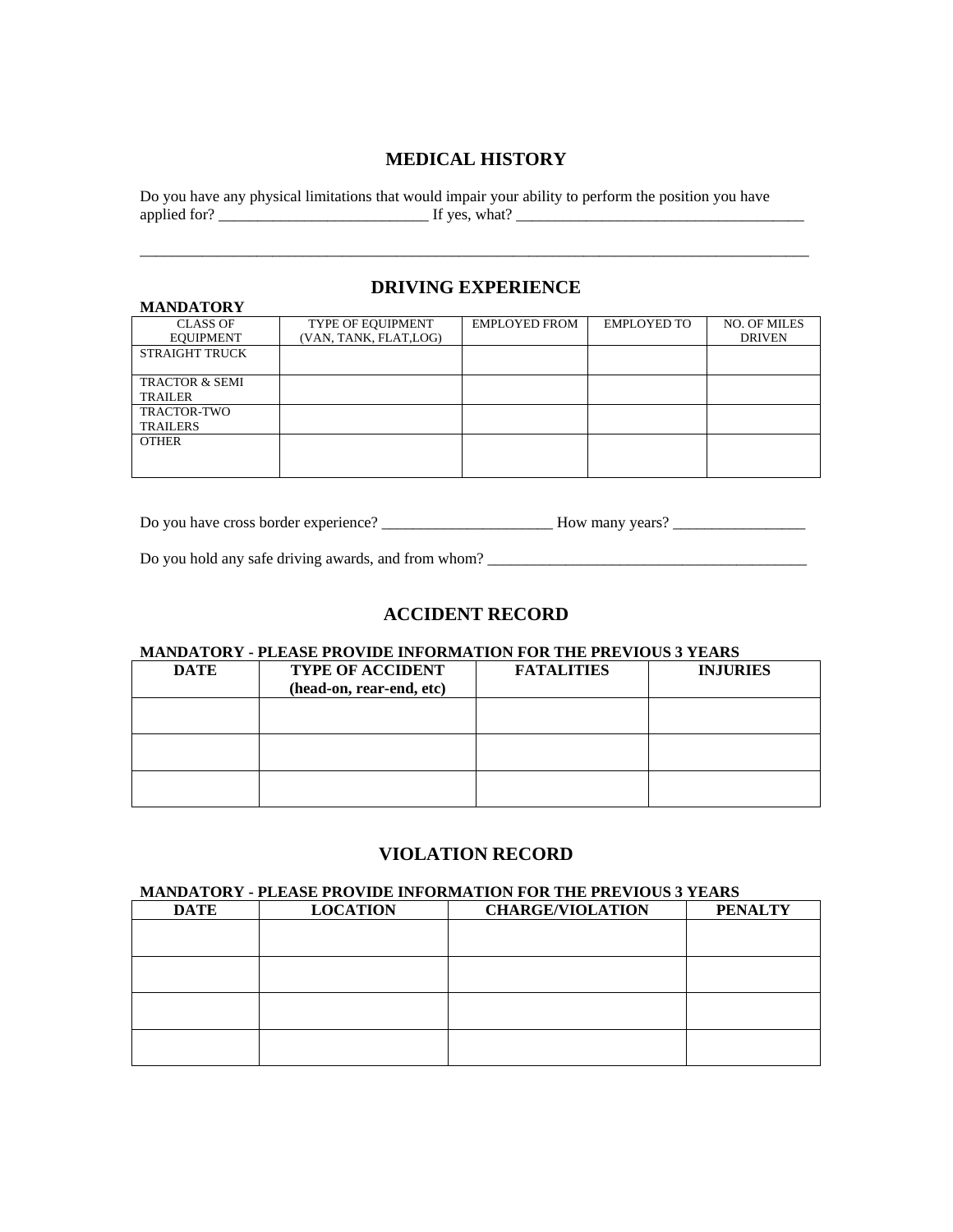## **EMPLOYMENT RECORD**

## **CDN DOT REQUIRES THAT EMPLOYMENT FOR AT LEAST 3 YEARS AND/OR US DOT REQUIRES COMMERCIAL DRIVING EXPERIENCE FOR THE PAST 10 YEARS BE SHOWN. ALL INFORMATION MUST BE COMPLETED.**

| <b>LAST OR CURRENT EMPLOYER</b> |             | DATE EMPLOYED  |
|---------------------------------|-------------|----------------|
| <b>NAME</b>                     |             | <b>FROM</b>    |
| <b>ADDRESS</b>                  |             | TΟ             |
| <b>CITY</b>                     | <b>PROV</b> | <b>CONTACT</b> |
| <b>REASON FOR LEAVING</b>       |             | <b>PHONE</b>   |
|                                 |             | <b>WAGES</b>   |

| <b>SECOND LAST EMPLOYER</b> |             | DATE EMPLOYED  |
|-----------------------------|-------------|----------------|
| <b>NAME</b>                 |             | <b>FROM</b>    |
| <b>ADDRESS</b>              |             | TO             |
| <b>CITY</b>                 | <b>PROV</b> | <b>CONTACT</b> |
| <b>REASON FOR LEAVING</b>   |             | <b>PHONE</b>   |
|                             |             | <b>WAGES</b>   |

| THIRD LAST EMPLOYER       |             | DATE EMPLOYED |                |
|---------------------------|-------------|---------------|----------------|
| <b>NAME</b>               |             |               | <b>FROM</b>    |
| <b>ADDRESS</b>            |             |               | TO             |
| <b>CITY</b>               | <b>PROV</b> |               | <b>CONTACT</b> |
| <b>REASON FOR LEAVING</b> |             |               | <b>PHONE</b>   |
|                           |             |               | <b>WAGES</b>   |

| <b>FOURTH LAST EMPLOYER</b> |             | DATE EMPLOYED  |
|-----------------------------|-------------|----------------|
| <b>NAME</b>                 |             | <b>FROM</b>    |
| <b>ADDRESS</b>              |             | TО             |
| <b>CITY</b>                 | <b>PROV</b> | <b>CONTACT</b> |
| <b>REASON FOR LEAVING</b>   |             | <b>PHONE</b>   |
|                             |             | <b>WAGES</b>   |

| FIFTH LAST EMPLOYER       |             | DATE EMPLOYED  |
|---------------------------|-------------|----------------|
| <b>NAME</b>               |             | <b>FROM</b>    |
| ADDRESS                   |             | TO             |
| <b>CITY</b>               | <b>PROV</b> | <b>CONTACT</b> |
| <b>REASON FOR LEAVING</b> |             | <b>PHONE</b>   |
|                           |             | <b>WAGES</b>   |

#### **ATTACH A SEPARATE SHEET IF MORE SPACE IS NEEDED**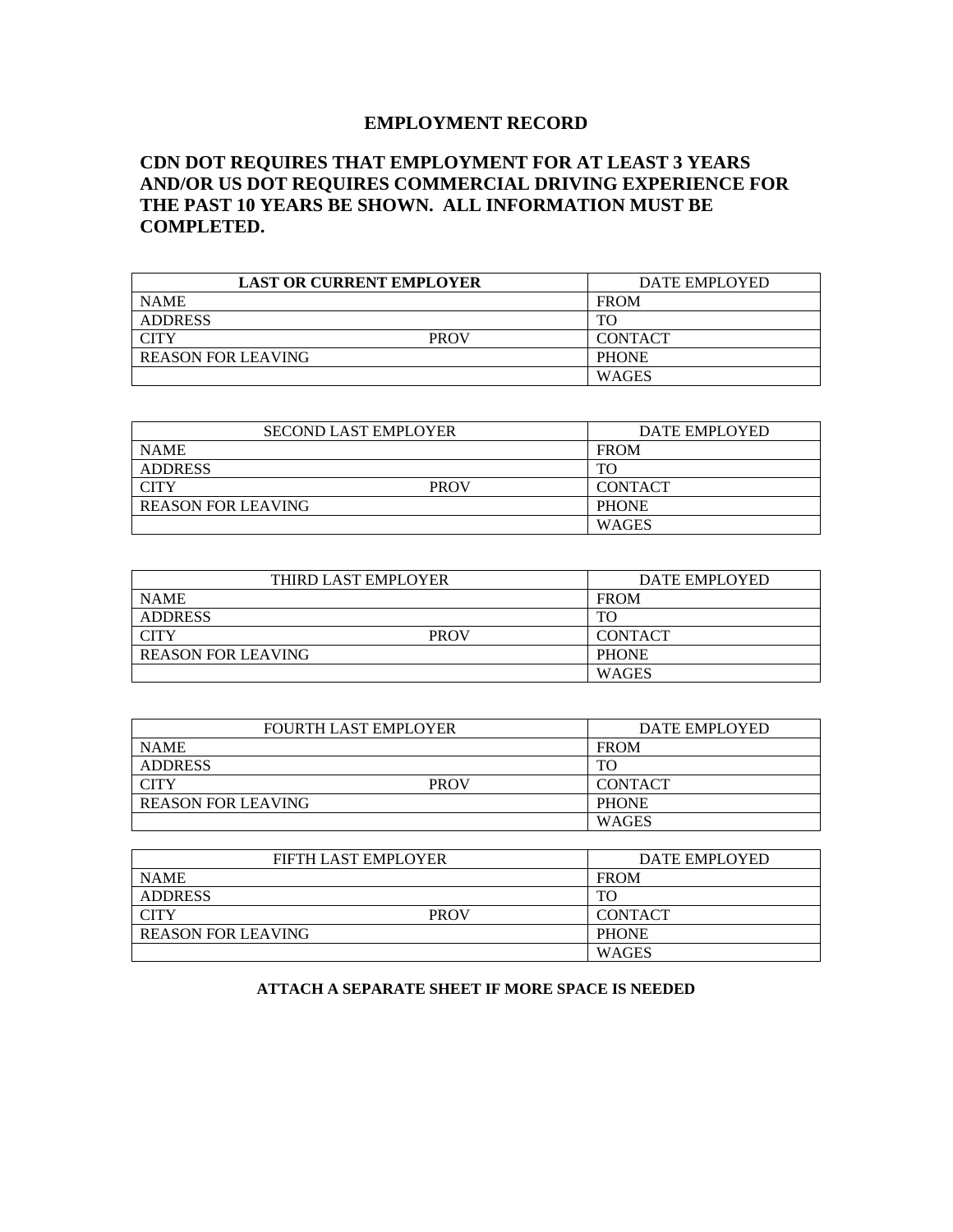# **TO BE READ AND SIGNED BY THE APPLICANT**

THIS CERTIFIES THAT THIS APPLICATION WAS COMPLETED BY ME, AND THAT ALL ENTRIES ON IT AND INFORMATION IN IT ARE TRUE AND COMPLETE TO THE BEST OF MY KNOWLEDGE.

I AUTHORIZE YOU TO ARRANGE FOR A MEDICAL & PHYSICAL EXAM THAT MAY INCLUDE INDUSTRY RELATED DRUG TESTING OR DISCLOSE ANY HEALTH CONCERNS OR PHYSICAL DISABILITIES THAT MAY INTERFERE WITH THE POSITION I AM APPLYING FOR. I AGREE TO ATTEND ANY EXAM THAT IS ARRANGED.

I ACKNOWLEDGE THAT INFORMATION I HAVE PROVIDED MAY BE USED, AND MY PREVIOUS EMPLOYERS CONTACTED, FOR THE PURPOSE OF INVESTIGATING MY BACKGROUND.

I RELEASE ALL PERSONS FROM ALL LIABILITY IN RESPONDING TO INQUIRIES MADE IN CONNECTION WITH THIS APPLICATION.

IF I AM HIRED, I UNDERSTAND THAT FALSE OR MISLEADING INFORMATION GIVEN IN THIS APPLICATION OR SUBSEQUENT INTERVIEW(S) MAY RESULT IN DISCHARGE.

I ALSO UNDERSTAND THAT I AM REQUIRED TO ABIDE BY THE RULES AND REGULATIONS OF THE COMPANY.

I ALSO UNDERSTAND THAT I AM REQUIRED TO ABIDE AND OBEY ALL LAWS IN ALL LANDS THAT I MAY BE REQUIRED TO PERFORM MY DUTIES IN.

\_\_\_\_\_\_\_\_\_\_\_\_\_\_\_\_\_\_\_\_\_\_\_\_ \_\_\_\_\_\_\_\_\_\_\_\_\_\_\_\_\_\_\_\_\_\_\_\_\_\_\_\_\_\_\_\_\_\_\_\_ DATE SIGNATURE

HIRING RECORD

DATE APPLICANT HIRED \_\_\_\_\_\_\_\_\_\_\_\_\_\_\_\_\_\_\_\_\_\_\_\_\_\_\_\_\_

DATE APPLICANT REJECTED \_\_\_\_\_\_\_\_\_\_\_\_\_\_\_\_\_\_\_\_\_\_\_\_\_\_